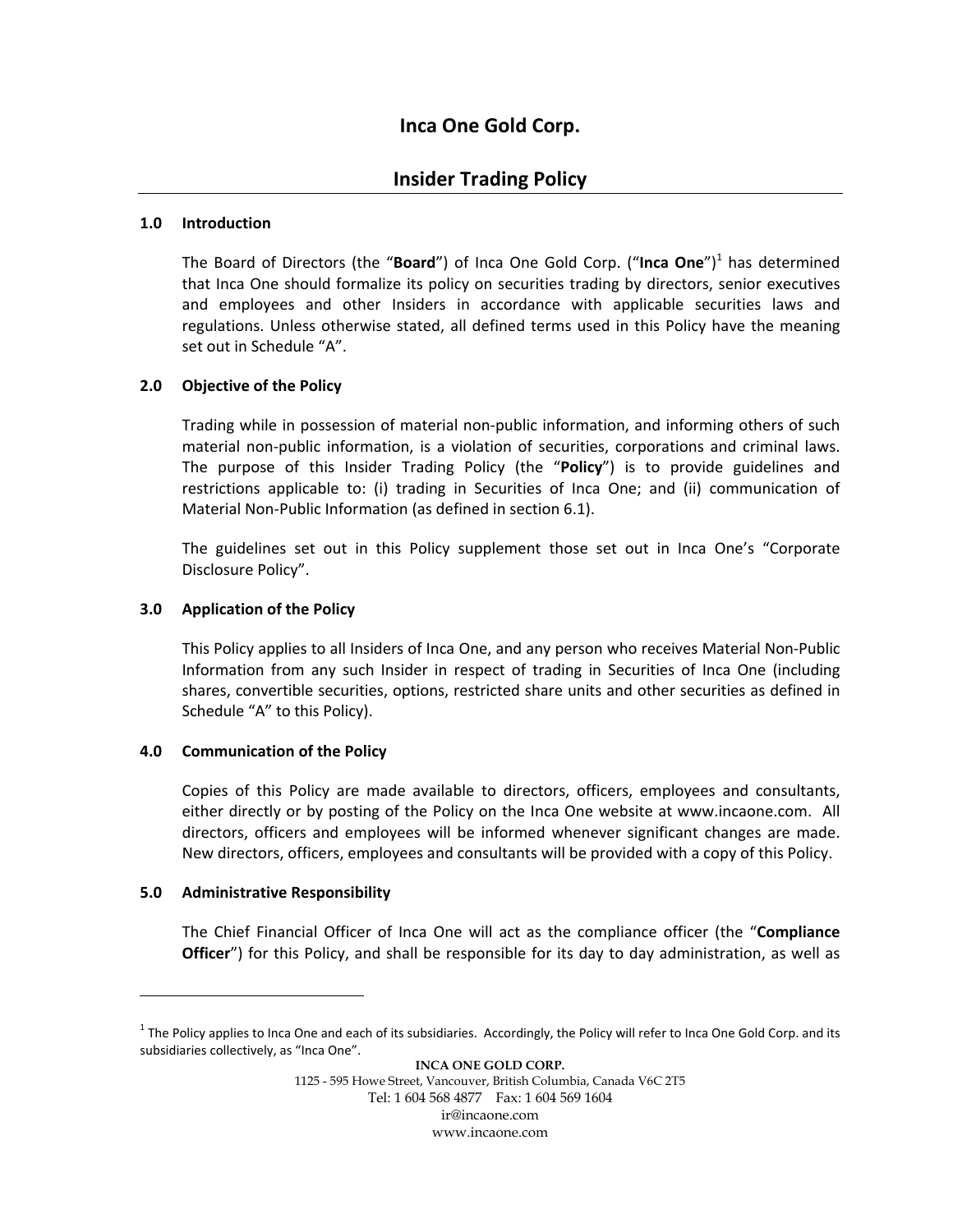monitoring and enforcing compliance with this Policy. The Compliance Officer may designate one or more individuals to assist in the administration of this Policy.

#### **6.0 Specific Policies**

#### **6.1 Material Non‐Public Information**

Material Non‐Public information of Inca One is Material Information (as defined in Schedule "B"), which has not been "**Generally Disclosed**." In order to be "Generally Disclosed," information must:

- (a) consist of readily observable matter;
- (b) be disseminated to the public by way of a news release together with the passage of a reasonable amount of time for the public to analyze the information; and
- (c) have been made known in a manner that would, or would be reasonably likely to, bring it to the attention of persons who commonly invest in Securities of a kind whose price might be affected by the information and, since it was made known, a reasonable period for it to be disseminated among such persons has elapsed.

Unless otherwise advised that the period is longer or shorter, for the purposes of paragraphs 6.1(b) and 6.1(c), a reasonable amount or reasonable period of time will have passed at the close of business on the second day on which the TSX Venture Exchange is open for trading ("**Trading Day**"), after the Material Non‐Public Information has been Generally Disclosed.

Any person, who has knowledge of Material Non‐Public Information with respect to Inca One, must treat such Material Information as confidential until the Material Information has been Generally Disclosed. Refer to Inca One's "Corporate Disclosure Policy" for further information on the treatment of confidential information.

Material Non‐Public Information shall not be disclosed to anyone in any circumstances if the person considering making the disclosure knows, or ought reasonably to know, that the person to whom the Material Non‐Public Information is being disclosed would or would be likely to:

- (a) apply for, acquire, or dispose of, Securities, or enter into an agreement to apply for, acquire, or dispose of, Securities; or
- (b) procure another person to apply for, acquire, or dispose of, Securities, or enter into an agreement to apply for, acquire, or dispose of, Securities.

Where the above is not applicable, Material Non-Public Information shall not be disclosed to anyone except in the "necessary course of business" (as defined in section 6.3). If Material Non‐Public Information has been lawfully disclosed in the necessary course of business, anyone so informed must clearly understand that it is to be kept confidential, and, in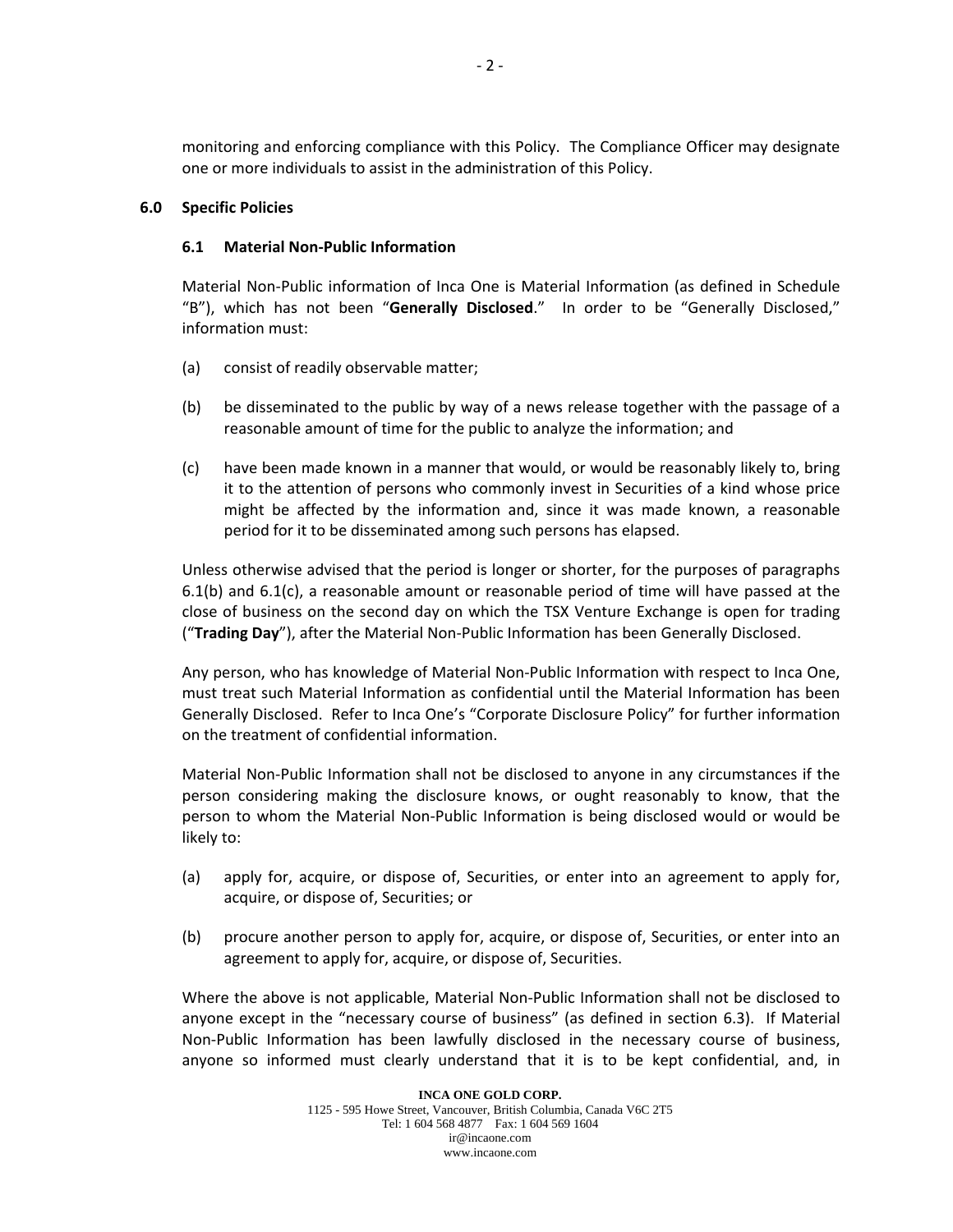appropriate circumstances, execute a confidentiality agreement. When in doubt, all persons to whom this Policy applies must consult with the Compliance Officer to determine whether:

- (a) disclosure in a particular circumstance is in the necessary course of business; and
- (b) the person proposing to make the disclosure knows, or ought reasonably to know, that the person to whom the Material Non‐Public Information is being disclosed would or would be likely to apply for, acquire, or dispose of, Securities, or enter into an agreement to apply for, acquire, or dispose of, Securities or procure another person to apply for, acquire, or dispose of, Securities, or enter into an agreement to apply for, acquire, or dispose of, Securities.

For greater certainty, disclosure to analysts, institutional investors, other market professionals and members of the press and other media is a form of "Tipping" (as defined in section 6.3) and will not be considered to be in the necessary course of business.

### **6.2 Trading of Inca One Securities**

Insider Trading, for the purpose of this policy, refers to the purchase or sale of Securities by a person with knowledge of Material Non‐Public Information, whether or not they are in a "Special Relationship" with Inca One ("**Relevant Insider**"). Insider Trading is illegal and strictly prohibited by this Policy. For greater certainty, examples of prohibited transactions by such a person would include, but are not limited to the following:

- (a) buying or selling Securities of Inca One;
- (b) buying or selling Securities whose price or value may reasonably be expected to be affected by changes in price of Securities of Inca One;
- (c) selling Securities acquired through the exercise of share options; and
- (d) buying or selling Securities of another company in which Inca One proposes to invest or where the individual, in the course of employment with Inca One, becomes aware of Material Non‐Public Information concerning that other company.

The only exception to this Policy is the exercise of an in-the-money stock option that is due to expire while the Relevant Insider is in possession of Material Non‐Public Information.

## **6.3 Tipping**

Inca One, as a reporting issuer, and/or a person or a company who is a Relevant Insider may not inform, other than in the necessary course of business and then only in certain circumstances, another person or company of Material Non‐Public Information. This activity, known as tipping ("**Tipping**"), is prohibited because it places Material Non‐Public Information in the hands of a few persons and not in the hands of the broader investing public.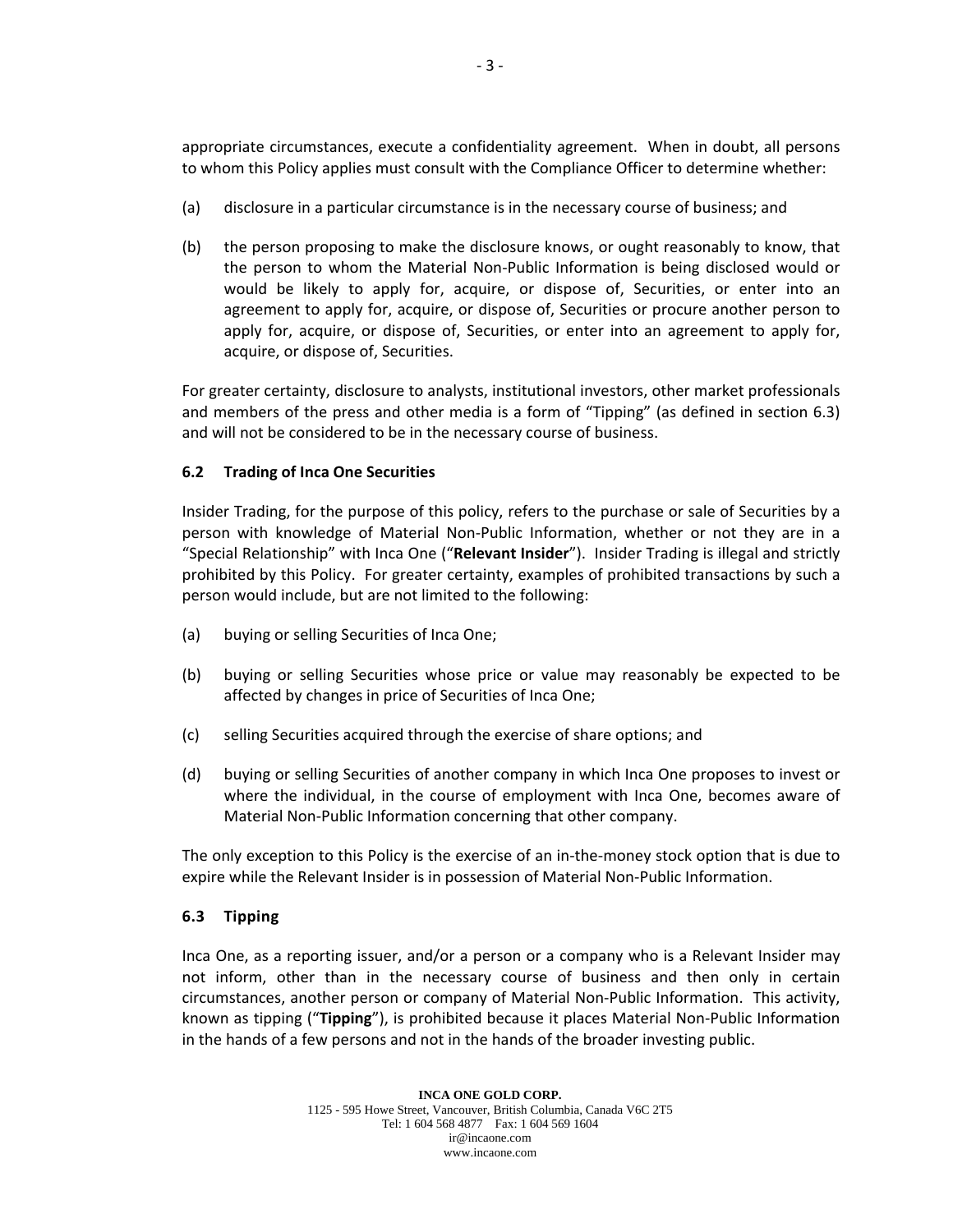Subject to certain limitations discussed below, there is an exception to the prohibition on Tipping if selective disclosure is required in the necessary course of business.

The question of whether a particular disclosure is being made in the necessary course of business is a mixed question of law and fact that must be determined on a case‐by‐case basis. However, the necessary course of business exception would generally cover communications with:

- (a) vendors, suppliers, or strategic partners on issues such as research and development, sales and marketing, and supply contracts;
- (b) employees, officers, and board members;
- (c) lenders, legal counsel, auditors, underwriters, and financial and other professional advisors to Inca One;
- (d) parties to negotiations;
- (e) labour unions and industry associations; and
- (f) government agencies and non‐governmental regulators;

#### (together "**Excepted Disclosure**").

However, and as noted above, this exception to Tipping will not apply where the person proposing to make the disclosure knows, or ought to reasonably know, that the Excepted Disclosure to the relevant party would or would be likely to result in such party:

- (a) applying for, acquiring, or disposing of, Securities, or entering into an agreement to apply for, acquire, or dispose of, Securities; or
- (b) procuring another person to apply for, acquire, or dispose of, Securities, or enter into an agreement to apply for, acquire, or dispose of, Securities, in breach of the relevant Insider Trading prohibitions.

#### **6.4 Insider Trading Reports** *(***Canadian Securities Laws Requirements)**

Under Canadian securities legislation, subject to certain exceptions, Insiders that are deemed to be "Reporting Insiders" of Inca One are required to file an initial insider trading report within ten (10) days after becoming a Reporting Insider electronically through the System for Electronic Disclosure by Insiders ("**SEDI**") at www.sedi.ca.

Reporting Insiders are further required, subject to certain exceptions, to file an insider trading report on SEDI within five (5) days of a change in: (i) the beneficial ownership of, control or direction over, whether direct or indirect, Securities of Inca One; or (ii) a change in an interest in, or right or obligation associated with, a Related Financial Instrument involving a Security of Inca One.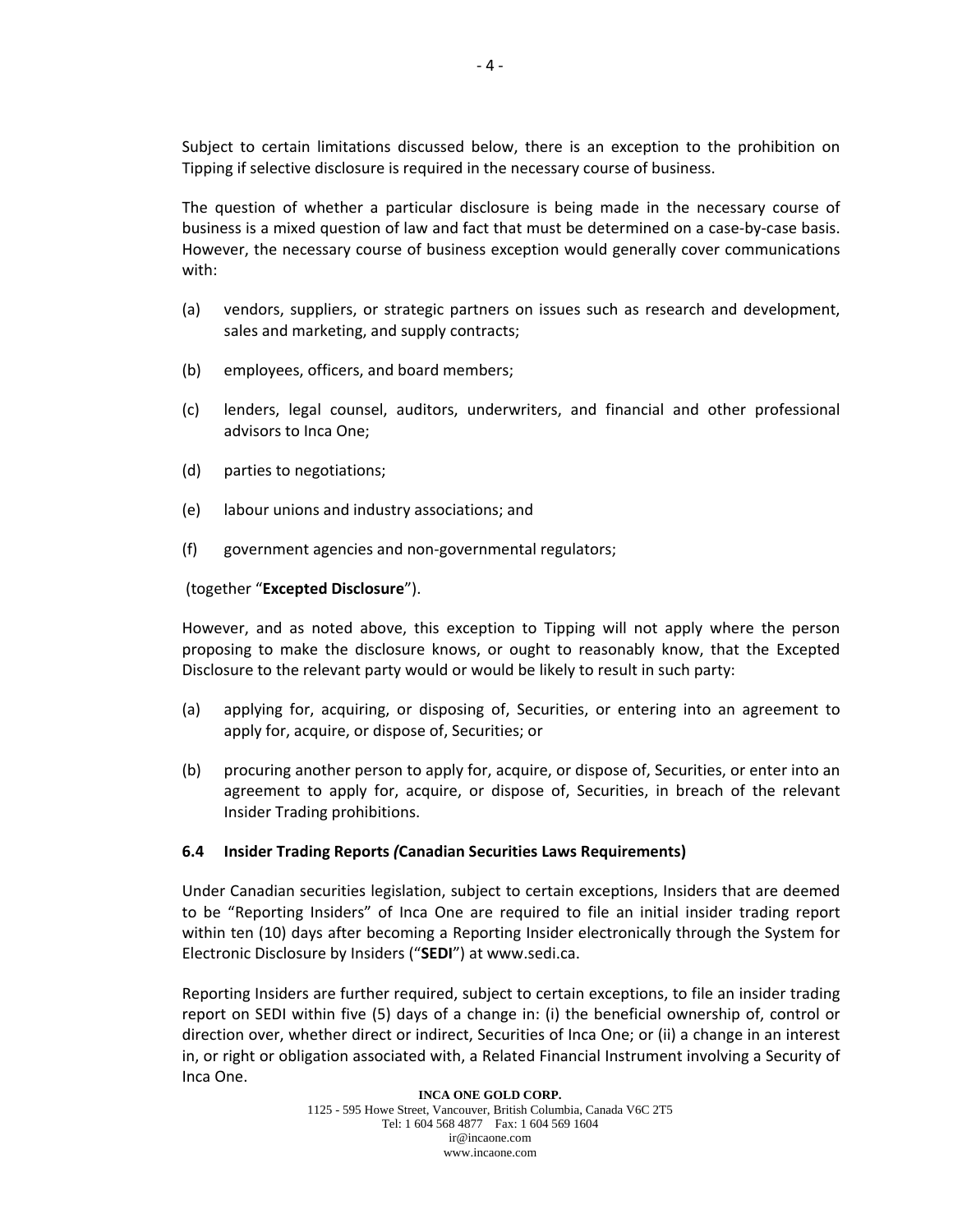Reporting Insiders must also file an insider trading report within five (5) days if the Reporting Insider enters into, materially amends, or terminates an agreement, arrangement or understanding that (i) has the effect of altering, directly or indirectly, the Reporting Insider's economic exposure to Inca One; or (ii) involves, directly or indirectly, a Security of Inca One or a Related Financial Instrument involving a Security of Inca One.

It is the responsibility of each such person to set up and maintain their SEDI profile and to make the necessary filings. However, Inca One may assist Insiders in making such filings, provided such persons provide the necessary information to the Compliance Officer in a timely manner.

A person that is uncertain as to whether he or she is a Reporting Insider or whether he or she may be eligible to be exempted from these requirements should contact the Compliance Officer.

#### **7.0 Guidelines**

#### **7.1 Blackout Periods for Officers, Directors and Employees**

From time to time, Inca One may institute trading restricted periods for directors, officers, selected employees and consultants and others because of the existence of Material Non‐ Public Information (a "**Blackout Period**"). In the event a Blackout Period is initiated, the Compliance Officer shall disseminate a notice to suspend trading in Inca One's Securities instructing those people not to engage in any trading of Inca One's Securities until further notice, without disclosing the facts giving rise to or the imposition of such suspension of trading. The only exception to this Policy is the exercise of an in-the-money stock option that is due to expire during the Blackout Period.

Even outside of Blackout Periods, any person possessing Material Non‐Public Information on Inca One should not engage in any transactions related to Inca One's Securities until two Trading Days after such information has been publicly disclosed, subject to the exception noted above. All directors, officers, employees and other persons are expected to use their judgment in interpreting this Policy, and to err on the side of caution at all times. If in doubt, such person is required to contact the Compliance Officer.

At specific times, the Board may award long term compensation under Inca One's Stock Option Plan, or by other means. Under no circumstances will long term compensation awards related to Inca One's Securities be made while a Blackout Period is in effect.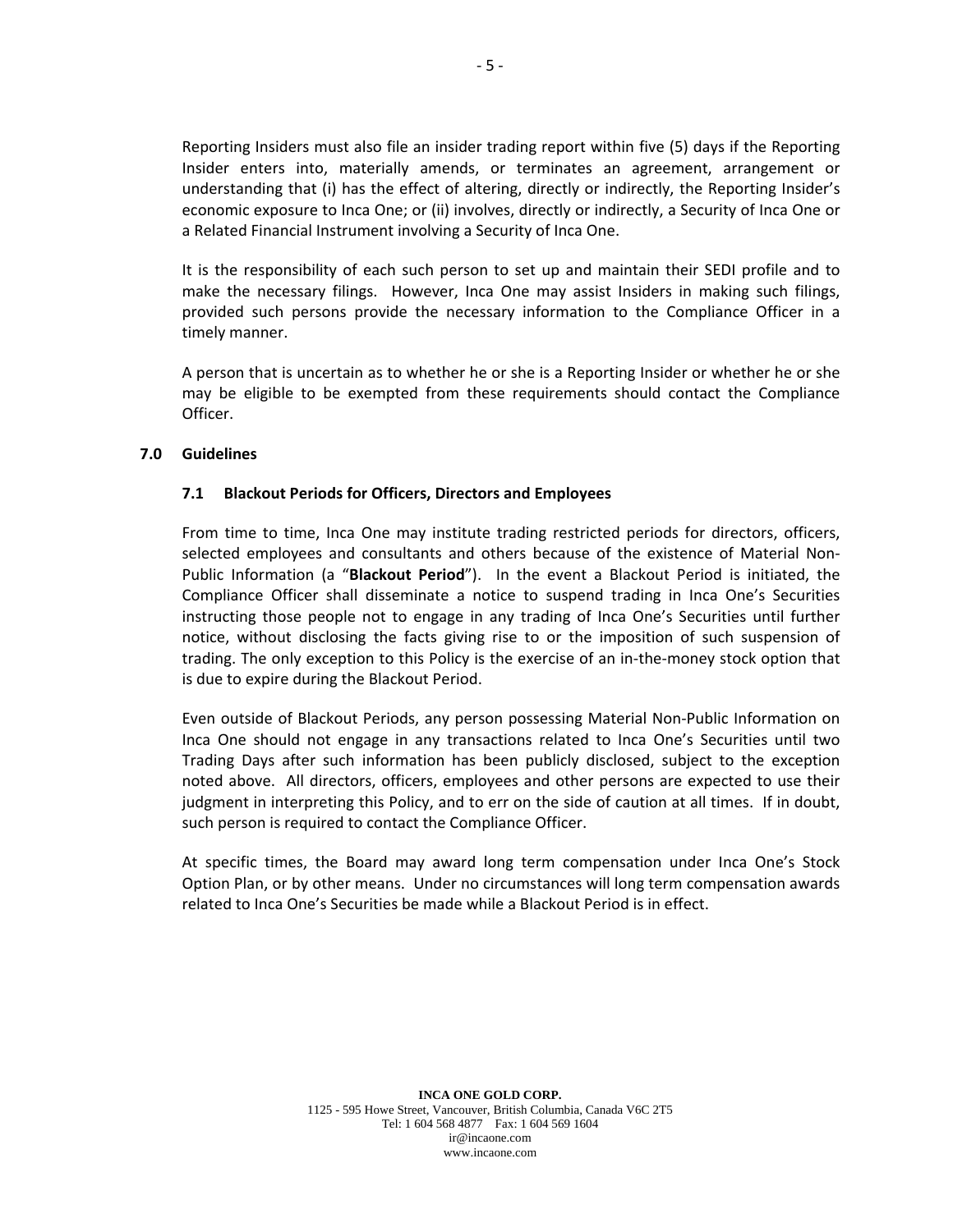#### **7.2 Pre‐Clearance of Trades**

Before initiating any trade in Inca One's Securities, it is recommended that directors and officers of Inca One contact and get approval from the Compliance Officer. Each proposed transaction will be evaluated to determine if it raises insider trading concerns or other concerns under securities laws and regulations.

#### **7.3 Short Sales, Call and Put Options**

Insiders are not permitted to sell "short" or sell a "call option" on any of Inca One's Securities or purchase a "put option" where they do not own the underlying Security or, in the case of a short sale, an option currently exercisable therefor.

#### **7.4 Buying Inca One Securities on Margin**

Insiders are not permitted to buy Inca One's Securities on margin.

#### **8.0 Potential Criminal and Civil Liability and/or Disciplinary Action**

#### **8.1 Liability for Insider Trading in Canada**

Under applicable Canadian securities laws, Insiders guilty of trading on Material Non‐Public Information of Inca One may be subject to:

- (a) penalties of up to the greater of \$5 million and triple any profit earned or loss avoided; and
- (b) imprisonment.

Additionally, such conduct may subject Inca One or other investors to civil liability.

### **8.2 Liability for Tipping in Canada**

Insiders may also be liable for improper transactions by any person commonly referred to as a tippee, to whom they have disclosed Material Non‐Public Information about Inca One or to whom they have made recommendations or expressed opinions on the basis of such information. The various Canadian securities regulators have imposed large penalties even when the disclosing person did not profit from the trading.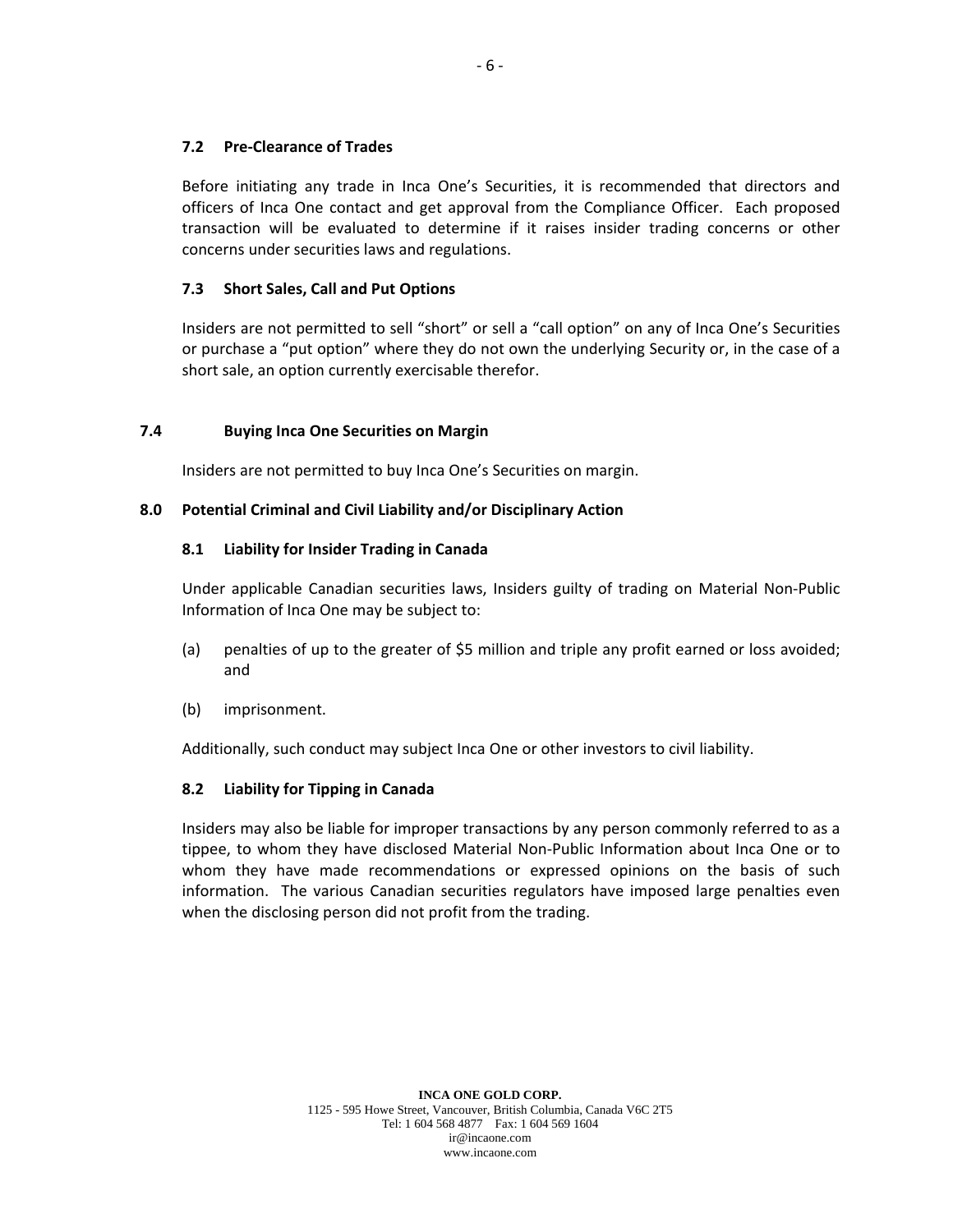#### **8.3 Possible Disciplinary Actions**

Employees, officers, directors, consultants and contractors who violate this Policy will also be subject to disciplinary action by Inca One, which may include restrictions on future participation in equity incentive plans or termination of employment.

#### **9.0 Applicability of Policy to Insider Information Regarding Other Companies**

This Policy and the guidelines described herein also apply to Material Non‐Public Information relating to other companies, including joint venture partners, customers, vendors and suppliers of Inca One (the "**Business Partners**"), when that information is obtained in the course of employment with, or providing services on behalf of, Inca One. For the purposes of this Policy, information about Business Partners should be treated in the same way as information related directly to Inca One.

#### **10.0 General**

The Board may, from time to time, permit departures from the terms of this Insider Trading Policy, either prospectively or retrospectively.

| <b>Original Approval Date:</b> | September 15, 2014        |
|--------------------------------|---------------------------|
| Approved by:                   | <b>Board of Directors</b> |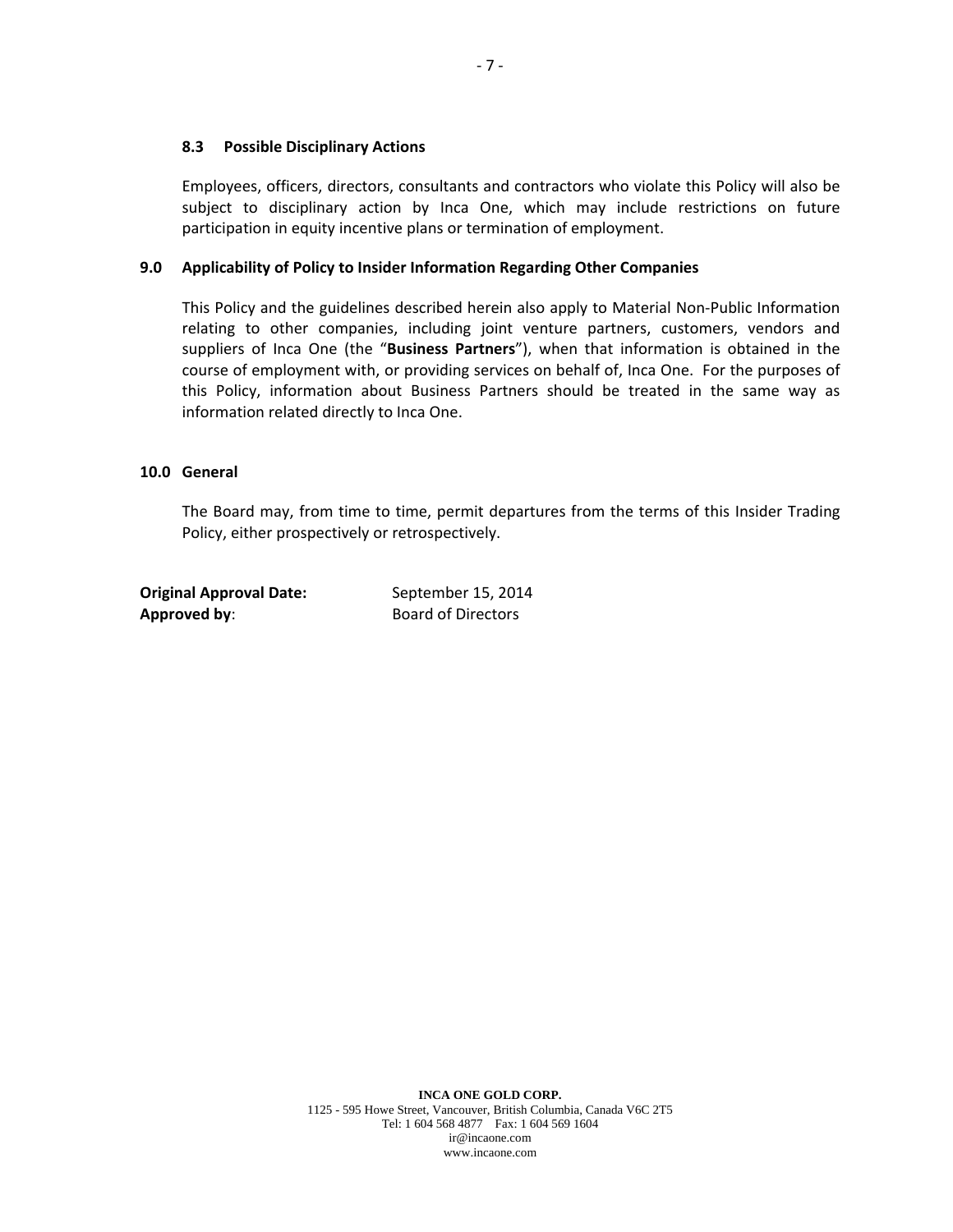#### S**CHEDULE "A"**

#### **DEFINITIONS**

"**Employee**" means a full‐time, part‐time, contract or secondment employee of Inca One.

"**Insider**" means:

- a) all directors, Officers, employees, contractors and consultants of Inca One and its affiliates who receive or have access to Material Non‐Public Information (as defined in section 6.1), including members of their immediate families, members of their households, as well as the partnerships, trusts, corporations, estates, RRSPs, and similar entities over which any of these individuals exercise control or direction;
- b) a director or Officer of a person or company that is itself an insider or subsidiary of Inca One;
- c) a person or company that has
	- i. beneficial ownership of, or control or direction over, directly or indirectly, Securities of Inca One carrying more than 10 per cent of the voting rights attached to all Inca One's outstanding voting Securities, excluding, for the purpose of the calculation of the percentage held, any Securities held by the person or company as underwriter in the course of a distribution, or
	- ii. a combination of beneficial ownership of, and control or direction over, directly or indirectly, Securities of Inca One carrying more than 10 per cent of the voting rights attached to all Inca One's outstanding voting Securities, excluding, for the purpose of the calculation of the percentage held, any Securities held by the person or company as underwriter in the course of a distribution;
- d) Inca One itself, if it has purchased, redeemed or otherwise acquired a Security of its own issue, for so long as it continues to hold that Security;
- e) a person or company designated as an insider in an order made under section 3.2 of the Securities Act (British Columbia); and
- f) a person or company that is in a class of persons or companies designated under the Securities Act (British Columbia).

"**Major Subsidiary**" means a subsidiary of an issuer if the assets of the subsidiary, as included in the issuer's most recent annual audited or interim statement of financial position, are 30 per cent or more of the consolidated assets of the issuer reported on that balance sheet or statement of financial position, as the case may be, or the revenue of the subsidiary, as included in the issuer's most recent annual audited or interim statement of comprehensive income, is 30 per cent or more of the consolidated revenue of the issuer reported on that statement;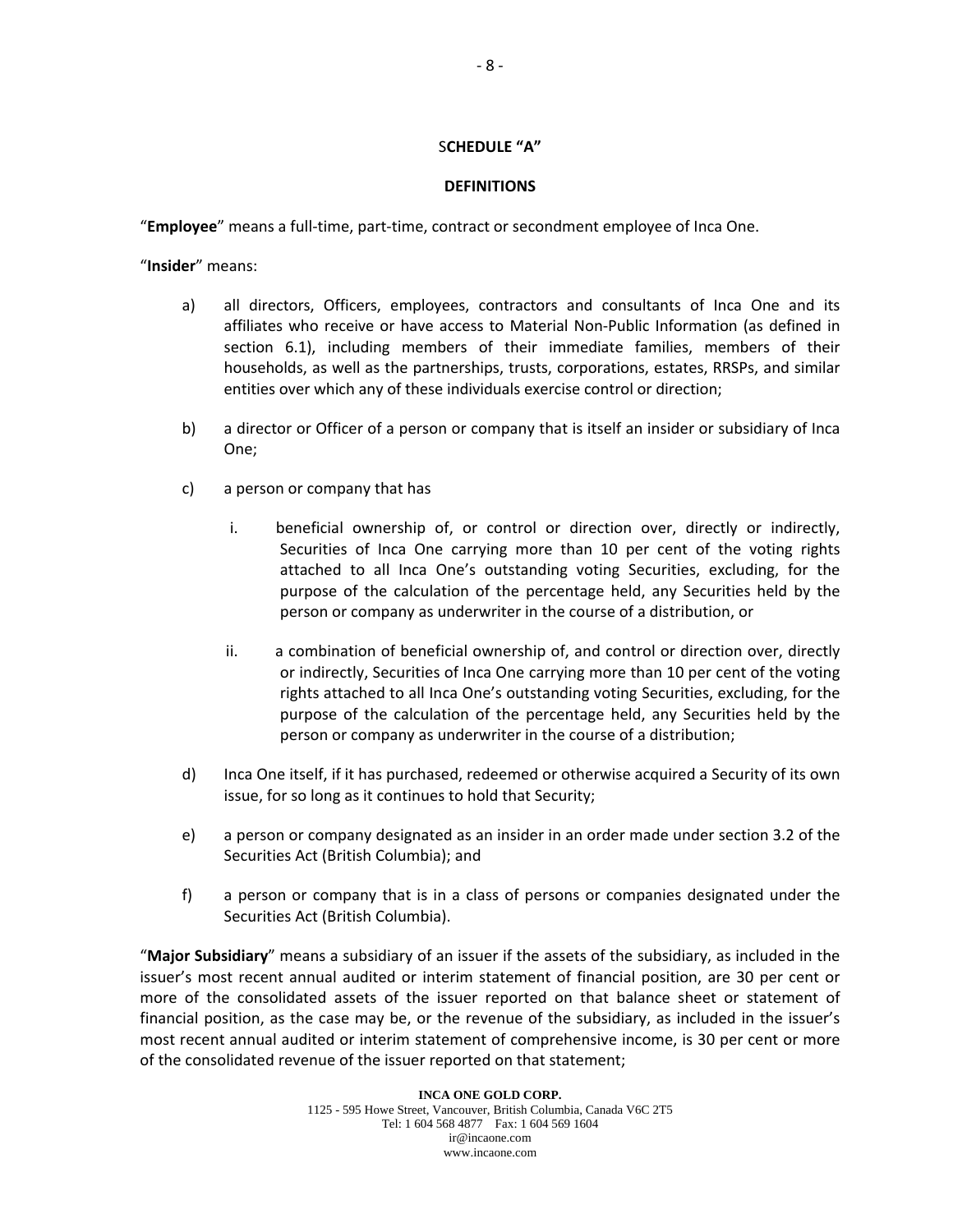"**Management Company**" means a person or company established or contracted to provide significant management or administrative services to an issuer or a subsidiary of the issuer;

#### "**Officer**" means:

- a) a chair or vice‐chair of the Board of Directors, a Chief Executive Officer, a Chief Operating Officer, a Vice President, a President, a Vice‐president, a Secretary, an Assistant Secretary, a Treasurer, an Assistant Treasurer and a General Manager;
- b) every individual who is designated as an officer under a by-law or similar authority, and
- c) every individual who performs functions similar to those normally performed by an individual referred to above.

#### "**Person or Company in a Special Relationship with a Reporting Issuer**" means:

- a) a person or company that is an insider, affiliate or associate of,
	- i. Inca One,
	- ii. a person or company that is proposing to make a take‐over bid, as defined in section 92 of the Securities Act (British Columbia) for the Securities of Inca One, or
	- iii. a person or company that is proposing to become a party to a reorganization, amalgamation, merger or arrangement or similar business combination with Inca One or to acquire a substantial portion of its property,
- b) a person or company that is engaging in or proposes to engage in any business or professional activity with or on behalf of Inca One or with or on behalf of a person or company described in subclause (a) (ii) or (iii),
- c) a person who is a director, Officer or employee of Inca One or of a person or company described in subclause (a) (ii) or (iii) or clause (b),
- d) a person or company that learned of the material fact or material change with respect to Inca One while the person or company was a person or company described in clause (a), (b) or (c),
- e) a person or company that learns of a material fact or material change with respect to Inca One from any other person or company described in this subsection, including a person or company described in this clause, and knows or ought reasonably to have known that the other person or company is a person or company in such a relationship.

"**Related Financial Instrument**" means an agreement, arrangement or understanding to which an insider of Inca One is a party, the effect of which is to alter, directly or indirectly, the insider's,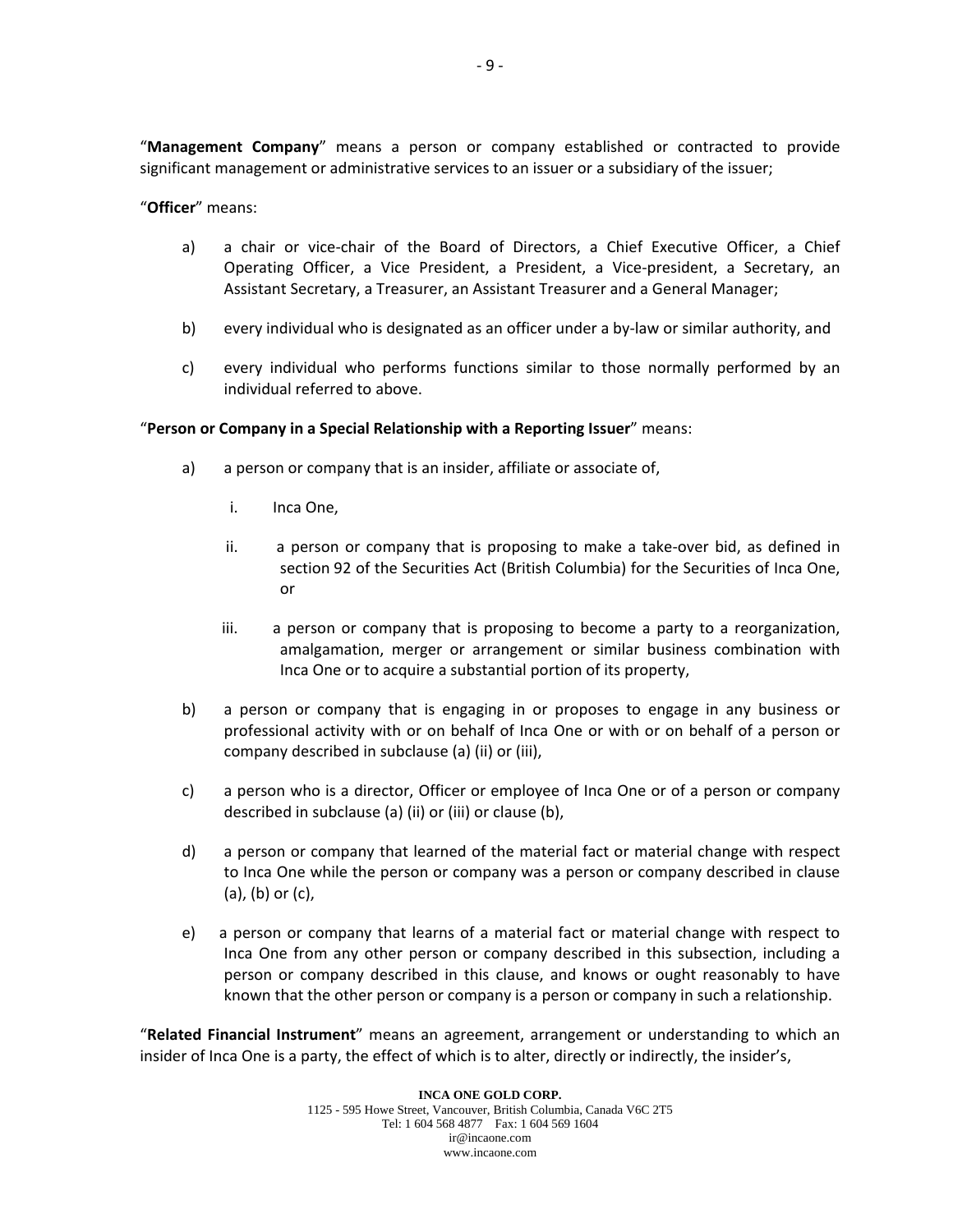- a) economic interest in a Security of Inca One, or
- b) economic exposure to Inca One

"**Reporting Insider"** means an insider of Inca One if the insider is

- a) The CEO, CFO or COO of Inca One, of a significant shareholder of Inca One or of a Major Subsidiary of Inca One;
- b) A director of Inca One, of a significant shareholder of Inca One or of a Major Subsidiary of Inca One;
- c) A person or company responsible for a principal business unit, division or function of Inca One;
- d) A Significant Shareholder of Inca One;
- e) A Significant Shareholder based on post-conversion beneficial ownership of Inca One's Securities and the CEO, CFO, COO and every director of the significant shareholder based on post‐conversion beneficial ownership;
- f) A management company that provides significant management or administrative services to Inca One or a Major Subsidiary of Inca One, every director of the management company, every CEO, CFO and COO of the management company, and every significant shareholder of the management company;
- g) An individual performing functions similar to the functions performed by any of the insiders described in paragraphs (a) to (f);
- h) Inca One itself, if it has purchased, redeemed or otherwise acquired a Security of its own issue, for so long as it continues to hold that Security; or
	- i. Any other insider that in the ordinary course receives or has access to information as to material facts or material changes concerning Inca One before the material facts or material changes are generally disclosed; and
	- ii. directly or indirectly, exercises, or has the ability to exercise, significant power or influence over the business, operations, capital or development of Inca One

A "**Security**" is defined in section 1(1) of the Securities Act (British Columbia) and includes, among other things, all shares, convertible or exchangeable Securities such as warrants or convertible debentures, options, restricted share units as well as a put, call, option or other right or obligation to purchase or sell Securities of Inca One, or any Security, the market price of which varies materially with the market price of the Securities of Inca One.

**INCA ONE GOLD CORP.**  "**Significant Shareholder**" means a person or company that has beneficial ownership of, or control or direction over, whether direct or indirect, or a combination of beneficial ownership of, and

1125 - 595 Howe Street, Vancouver, British Columbia, Canada V6C 2T5 Tel: 1 604 568 4877 Fax: 1 604 569 1604 ir@incaone.com www.incaone.com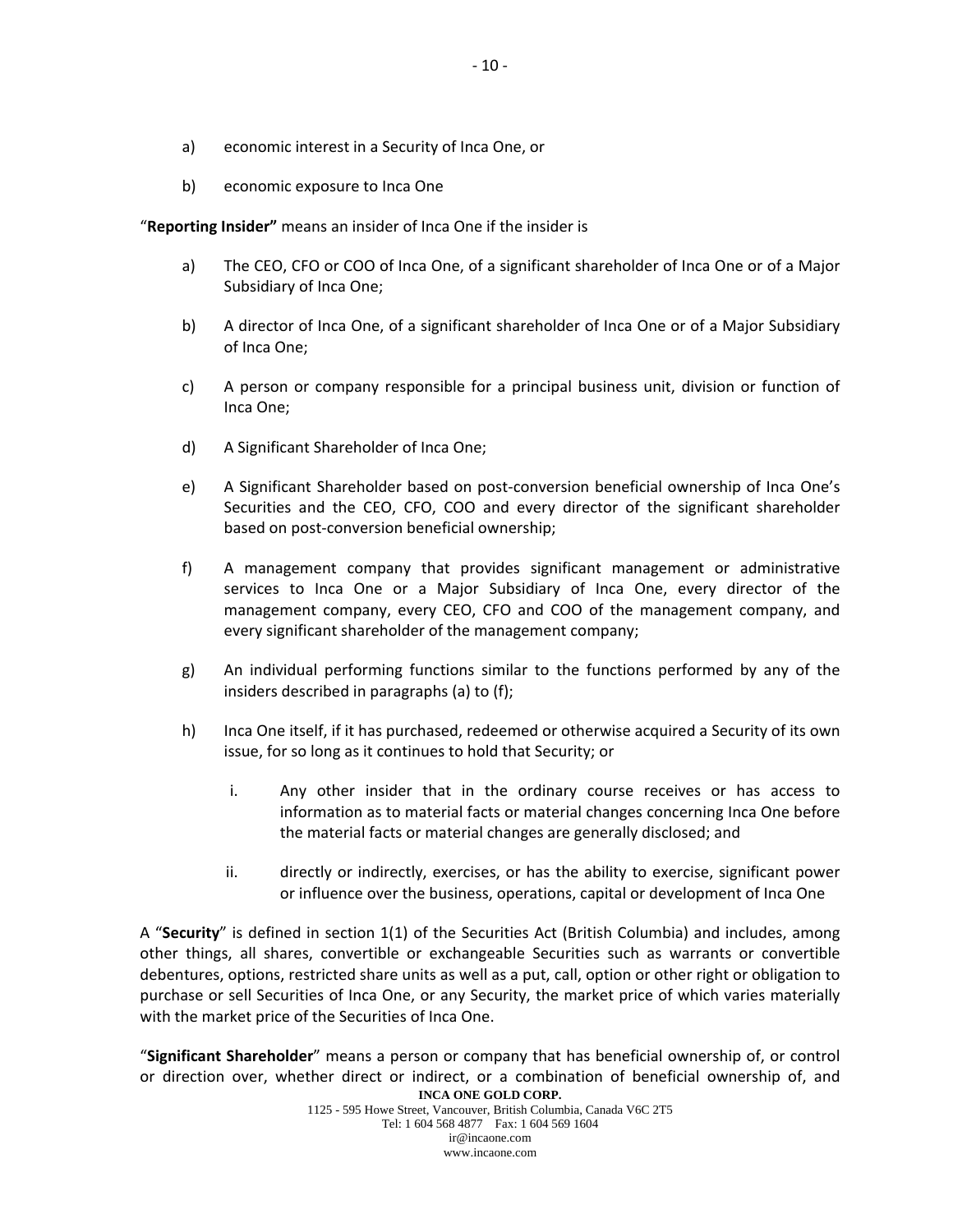control or direction over, whether direct or indirect, Securities of an issuer carrying more than 10% of the voting rights attached to all the issuer's outstanding voting securities, excluding, for the purpose of the calculation of the percentage held, any Securities held by the person or company as underwriter in the course of a distribution.

A company is considered to be a "**Subsidiary**" of another company if it is controlled by (1) that other, (2) that other and one or more companies, each of which is controlled by that other, or (3) two or more companies, each of which is controlled by that other; or it is a subsidiary of a company that is that other's subsidiary. In general, a company will control another company when the first company owns more than 50% of the outstanding voting Securities of that other company.

"**Trading**" in Securities refers to all investment activities over which a person covered by this Policy has control or direction, whether for their personal account or in a fiduciary capacity, as in the case of a partnership, trusteeship, or executorship. For the purposes of this Policy, trading includes any purchase or sale of a Security as well as the provision of investment advice.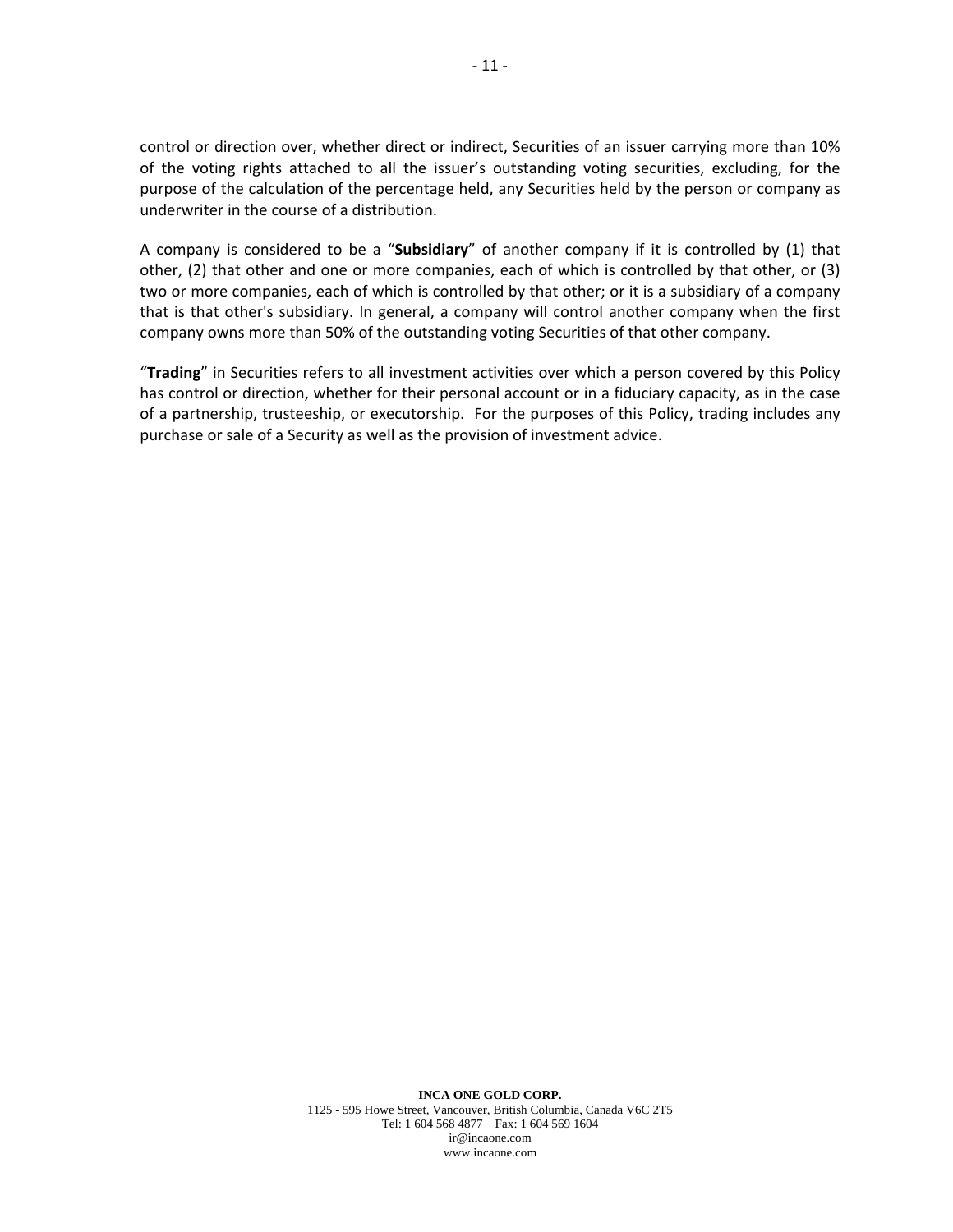#### **SCHEDULE "B"**

#### **EXAMPLES OF INFORMATION THAT MAY BE MATERIAL**

"Material information" consists of both "material facts" and "material changes". For Canadian purposes, a "material fact" means a fact that would reasonably be expected to have a significant effect on the market price or value of the securities of Inca One. For Canadian purposes a "material change" means a change in the business, operations or capital of Inca One that would reasonably be expected to have a significant effect on the market price or value of any of the securities of Inca One and includes a decision to implement such a change if such a decision is made by the board of directors or by senior management of Inca One who believe that confirmation of the decision by the board of directors is probable.

It is not possible to define all categories of material information. However, information should be regarded as material if there is a reasonable likelihood that it would be considered important to an investor in making an investment decision regarding the purchase or sale of Inca One's Securities.

Examples of such information may, depending on the circumstances, include:

- a) financial results;
- b) projections of future earnings or losses;
- c) development of new products and developments affecting Inca One's resources, technology, products or market;
- d) news of a material merger, joint venture or acquisition;
- e) news of a disposal of significant assets or a subsidiary;
- f) increases, decreases and reclassifications of mineral reserves or resources;
- g) significant exploration results;
- h) impending bankruptcy or financial liquidity problems;
- i) significant work stoppages or other events affecting production;
- j) significant pricing changes or agreements that may affect pricing;
- k) major labour disputes or disputes with major contractors or suppliers;
- l) proposed changes in capital structure including stock splits and stock dividends;
- m) proposed or pending material financings;

#### **INCA ONE GOLD CORP.**

1125 - 595 Howe Street, Vancouver, British Columbia, Canada V6C 2T5 Tel: 1 604 568 4877 Fax: 1 604 569 1604 ir@incaone.com www.incaone.com